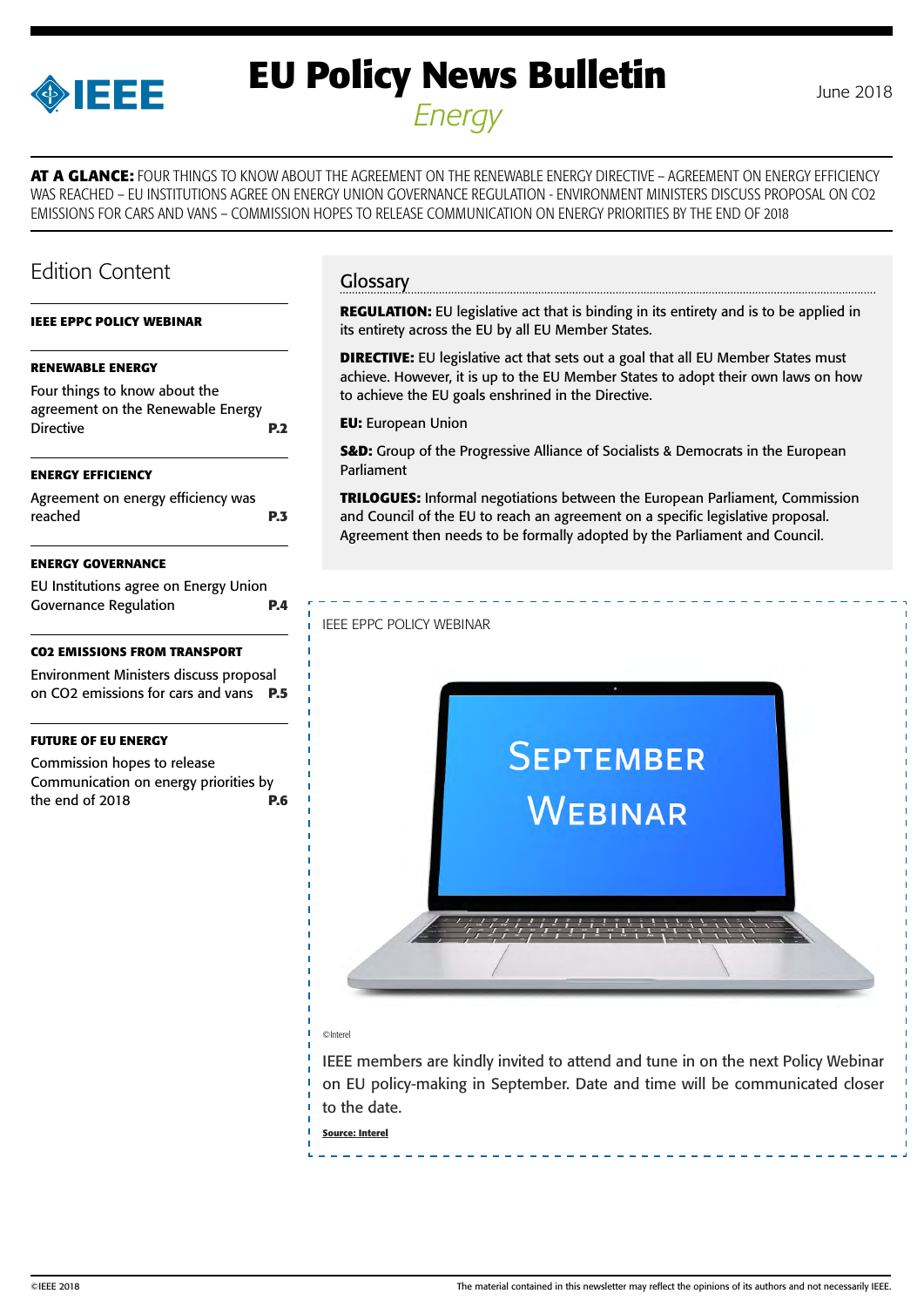# <span id="page-1-0"></span>**[IEEE EPPC POLICY WEBINAR](#page-0-0)**

# **RENEWABLE ENERGY**

| <b>ENERGY EFFICIENCY</b>                                                               |                |
|----------------------------------------------------------------------------------------|----------------|
| Four things to know about the<br>agreement on the Renewable Energy<br><b>Directive</b> | P <sub>2</sub> |
|                                                                                        |                |

[Agreement on energy efficiency was](#page-2-0)  [reached](#page-2-0) **P.3**

## **[ENERGY GOVERNANCE](#page-3-0)**

| EU Institutions agree on Energy Union |            |
|---------------------------------------|------------|
| <b>Governance Regulation</b>          | <b>P.4</b> |

### **[CO2 EMISSIONS FROM TRANSPORT](#page-4-0)**

[Environment Ministers discuss proposal](#page-4-0)  [on CO2 emissions for cars and vans](#page-4-0) **P.5**

## **[FUTURE OF EU ENERGY](#page-5-0)**

[Commission hopes to release](#page-5-0)  [Communication on energy priorities by](#page-5-0)  [the end of 2018](#page-5-0) **P.6**

### RENEWABLE ENERGY

# **Four things to know about the agreement on the Renewable Energy Directive**



#### CC0 1.0

On 14 June, negotiators from the European Commission, European Parliament and Council reached a political **[agreement](http://data.consilium.europa.eu/doc/document/ST-10308-2018-INIT/en/pdf)** following the trilogue negotiations on the revision of Renewable Energy Directive.

A couple of elements in the new Directive are worth mentioning:

First, the new 2030 target of 32% is below the 35% originally sought by Members of the European Parliament, but a review clause in 2023 allowing for the revision of the target 'in case of substantial cost reductions'.

Second, the agreement includes a 14% renewable energy target for transport the EU's first binding 3.5% target on advanced biofuels by 2030.

Third, the text includes criteria on what bioenergy can count towards the EU's renewable energy target and receive subsidies.

Lastly, unlike the previous 2020 target, Member States will now have EU-wide, legally binding targets for 2030.

The European Parliament and the Council must now formally adopt the Directive, following which Member States will have two years to transpose the Directive into national law.

**Source: ENDS Europe**

If you have any suggestions for content, or would like to know

more about IEEE's European Public

Policy activities, please contact [eppc@ieee.org](mailto:eppc%40ieee.org?subject=). Thank you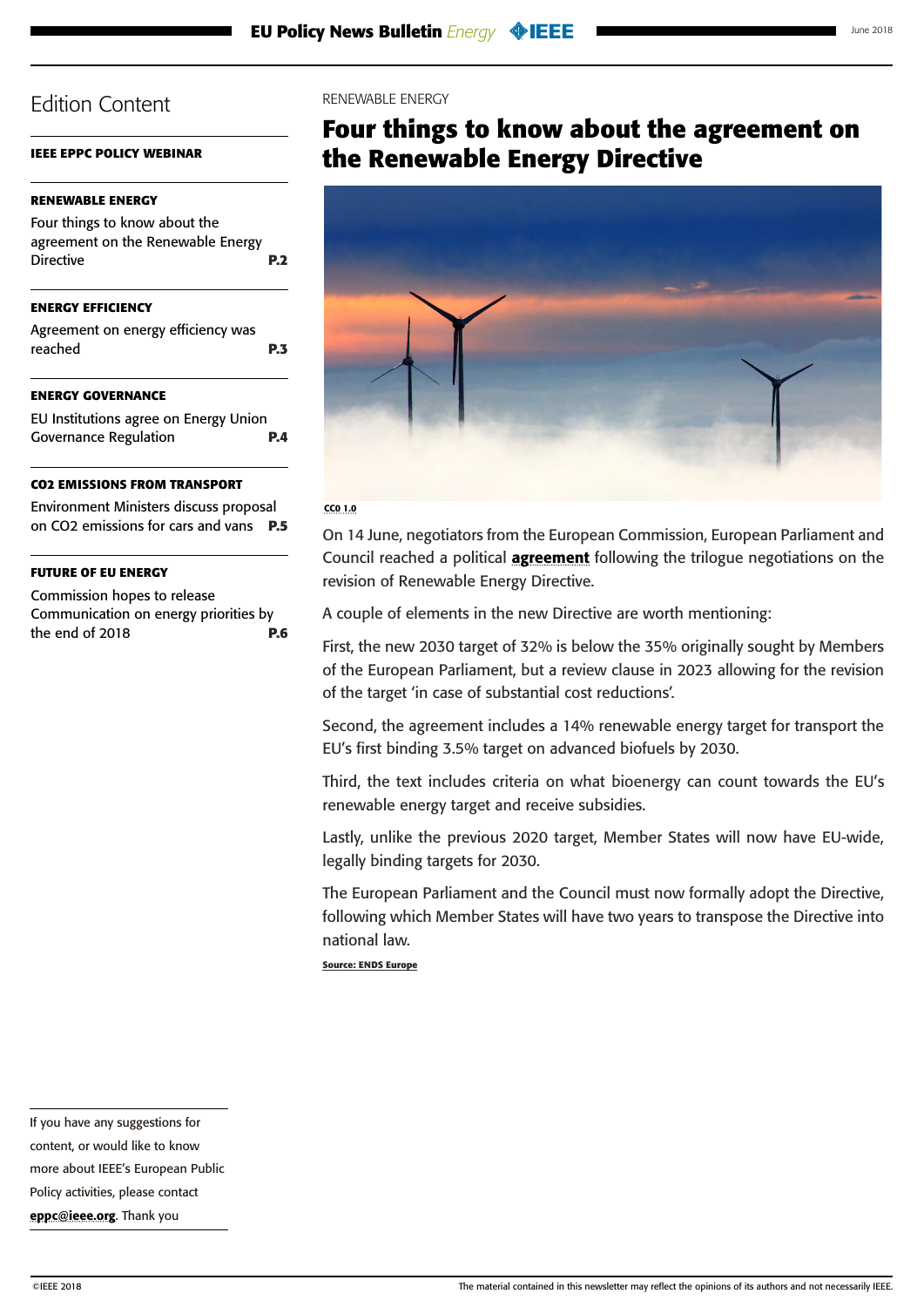# <span id="page-2-0"></span>**[IEEE EPPC POLICY WEBINAR](#page-0-0)**

# **[RENEWABLE ENERGY](#page-1-0)**

| REREWADEL ERERT                                                                        |            | $\mathcal{A}_{\mathcal{A}}$ |  |
|----------------------------------------------------------------------------------------|------------|-----------------------------|--|
| Four things to know about the<br>agreement on the Renewable Energy<br><b>Directive</b> | <b>P.2</b> | B                           |  |
| <b>ENERGY EFFICIENCY</b><br>Agreement on energy efficiency was<br>reached              | <b>P.3</b> |                             |  |
| <b>ENERGY GOVERNANCE</b>                                                               |            |                             |  |
| EU Institutions agree on Energy Union                                                  |            |                             |  |
|                                                                                        |            |                             |  |

# [Governance Regulation](#page-3-0) **P.4**

# **[CO2 EMISSIONS FROM TRANSPORT](#page-4-0)**

[Environment Ministers discuss proposal](#page-4-0)  [on CO2 emissions for cars and vans](#page-4-0) **P.5**

## **[FUTURE OF EU ENERGY](#page-5-0)**

[Commission hopes to release](#page-5-0)  [Communication on energy priorities by](#page-5-0)  [the end of 2018](#page-5-0) **P.6**

#### ENERGY EFFICIENCY

# **Agreement on energy efficiency was reached**



#### CC0 1.0

After months of trilogue negotiations, representatives from the European Commission, European Parliament and Council reached a political [agreement](http://europa.eu/rapid/press-release_STATEMENT-18-3997_en.htm) on the Energy Efficiency Directive.

According to the text, negotiators agreed to a non-binding energy efficiency target for 2030 of 32.5%, which is halfway between the Council's original position of 30% and European Parliament's 35%, including an upwards revision clause by 2023. In addition, the text introduces clear rights for consumers to receive more frequent information on their consumption, thus allowing them to better control energy bills. Commissioner for Climate Action, Miguel Arias Cañete, said the new target would reduce dependence on imported fossil fuel, help tackle energy poverty, and improve air quality.

Member States in the Council and the European Parliament must now formally adopt the text, following which Member States will have 18 months to transpose it into national legislation.

**Source: ENDS Europe**

If you have any suggestions for

content, or would like to know

more about IEEE's European Public

Policy activities, please contact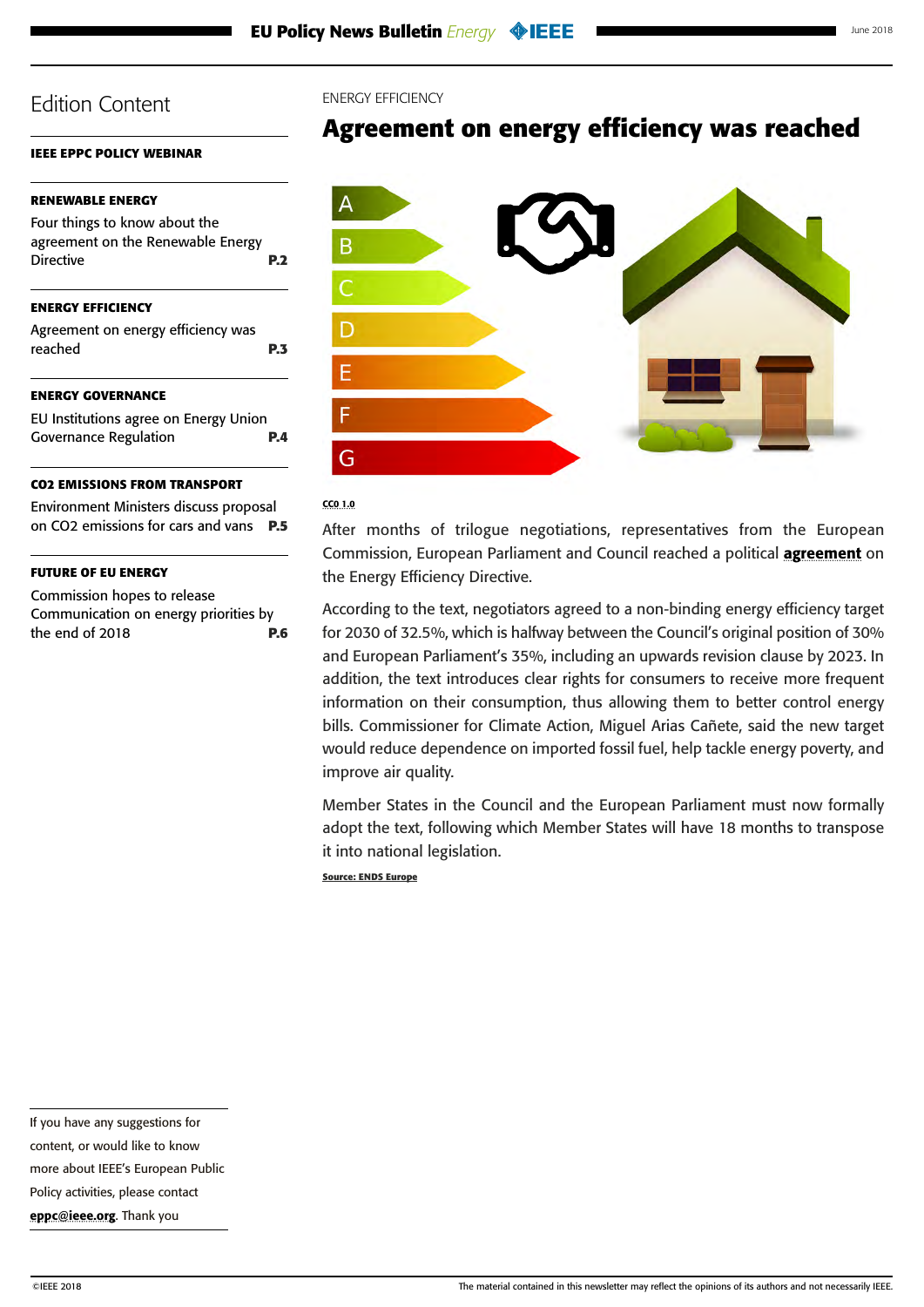<span id="page-3-0"></span>**[IEEE EPPC POLICY WEBINAR](#page-0-0)**

# **[RENEWABLE ENERGY](#page-1-0)**

| Four things to know about the     |            |
|-----------------------------------|------------|
| agreement on the Renewable Energy |            |
| <b>Directive</b>                  | <b>P.2</b> |
|                                   |            |

# **[ENERGY EFFICIENCY](#page-2-0)**

| Agreement on energy efficiency was |            |
|------------------------------------|------------|
| reached                            | <b>P.3</b> |

## **ENERGY GOVERNANCE**

| EU Institutions agree on Energy Union |            |
|---------------------------------------|------------|
| <b>Governance Regulation</b>          | <b>P.4</b> |

# **[CO2 EMISSIONS FROM TRANSPORT](#page-4-0)**

[Environment Ministers discuss proposal](#page-4-0)  [on CO2 emissions for cars and vans](#page-4-0) **P.5**

# **[FUTURE OF EU ENERGY](#page-5-0)**

[Commission hopes to release](#page-5-0)  [Communication on energy priorities by](#page-5-0)  [the end of 2018](#page-5-0) **P.6**

### ENERGY GOVERNANCE

# **EU Institutions agree on Energy Union Governance Regulation**

Following the interinstitutional negotiations, on 20 June representatives of the EU Commission, European Parliament and Council, reached a political [agreement](http://data.consilium.europa.eu/doc/document/ST-10307-2018-ADD-1/en/pdf) on the Energy Union Governance Regulation.

The Regulation aims at ensuring that the objectives of the Energy Union are achieved, especially with regards to Member States' compliance with the targets set out in other legislative texts, including the Energy Efficiency Directive and the Renewable Energy Directive. According to the agreed text, Member States will have to submit a 'national energy and climate plan', in which they describe their national objectives, targets and contributions to be reached. In addition, Member States will have to track and trace the implementation of the national plans, including on their share of renewable energy. If they fail to comply, the Commission will oblige Member States to adopt additional measures to meet the objectives.

EU Member States and the European Parliament must now formally approve the agreement. Once finalized, the Regulation will be published in the Official Journal. **Source: Interel**

If you have any suggestions for

content, or would like to know

more about IEEE's European Public

Policy activities, please contact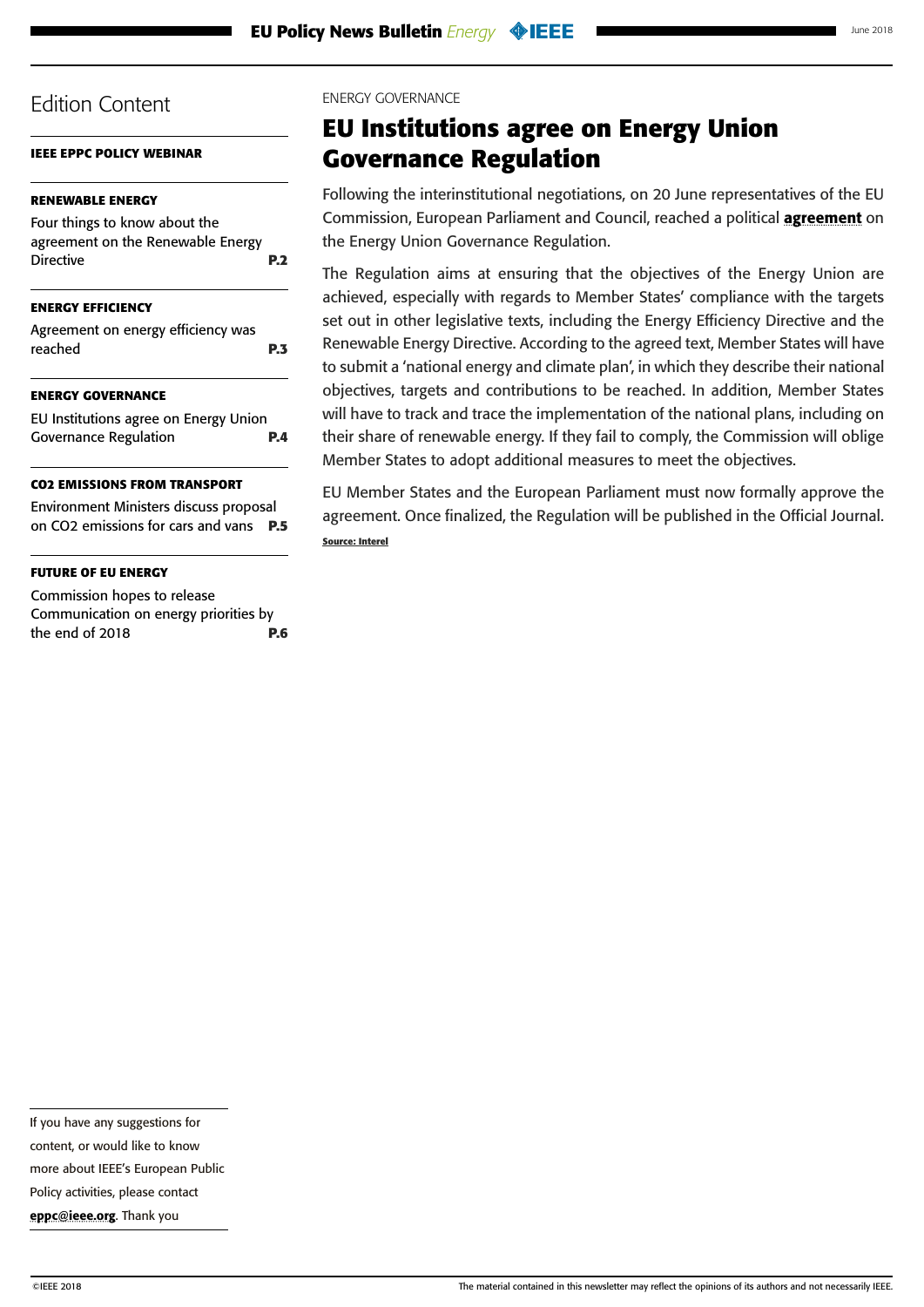<span id="page-4-0"></span>**[IEEE EPPC POLICY WEBINAR](#page-0-0)**

# **[RENEWABLE ENERGY](#page-1-0)**

| Four things to know about the     |            |
|-----------------------------------|------------|
| agreement on the Renewable Energy |            |
| <b>Directive</b>                  | <b>P.2</b> |
|                                   |            |

# **[ENERGY EFFICIENCY](#page-2-0)**

| Agreement on energy efficiency was |            |
|------------------------------------|------------|
| reached                            | <b>P.3</b> |

## **[ENERGY GOVERNANCE](#page-3-0)**

| EU Institutions agree on Energy Union |            |
|---------------------------------------|------------|
| <b>Governance Regulation</b>          | <b>P.4</b> |

# **CO2 EMISSIONS FROM TRANSPORT**

Environment Ministers discuss proposal on CO2 emissions for cars and vans **P.5**

# **[FUTURE OF EU ENERGY](#page-5-0)**

[Commission hopes to release](#page-5-0)  [Communication on energy priorities by](#page-5-0)  [the end of 2018](#page-5-0) **P.6** CO2 EMISSIONS FROM TRANSPORT

# **Environment Ministers discuss proposal on CO2 emissions for cars and vans**

While Members of the European Parliament's Environment Committee tabled and discussed amendments to the draft report on CO2 emissions standards from cars and vans, published last month by MEP Miriam Dalli (S&D, Malta), Environment ministers met in the Council on 25 June to have preliminary, high-level talks on the Commission proposal.



© "Audi At Manheim Car Auction" by Car leasing made simple is licensed under CC BY 2.0

During the meeting, ministers outlined their vision on the Commission proposal, providing an initial understanding of the positions Member States are likely to take during negotiations. Discussions showed the existence of two distinct groups of countries within the EU Council, depending on their level of ambition and commitment to reduce CO2 emissions from road transport. Despite a leaked document on the Ministry of Environment's position on the dossier, Germany participated in the debate with no fixed position on the proposal, most probably due to the absence of an agreement within the government.

While the Commissioner for Climate Action, Miguel Arias Cañete, called Member States to reach a common position by October's Environment Council, the European Parliament's Environment Committee will vote its report on 10 September.

**Source: Interel**

If you have any suggestions for

content, or would like to know

more about IEEE's European Public

Policy activities, please contact